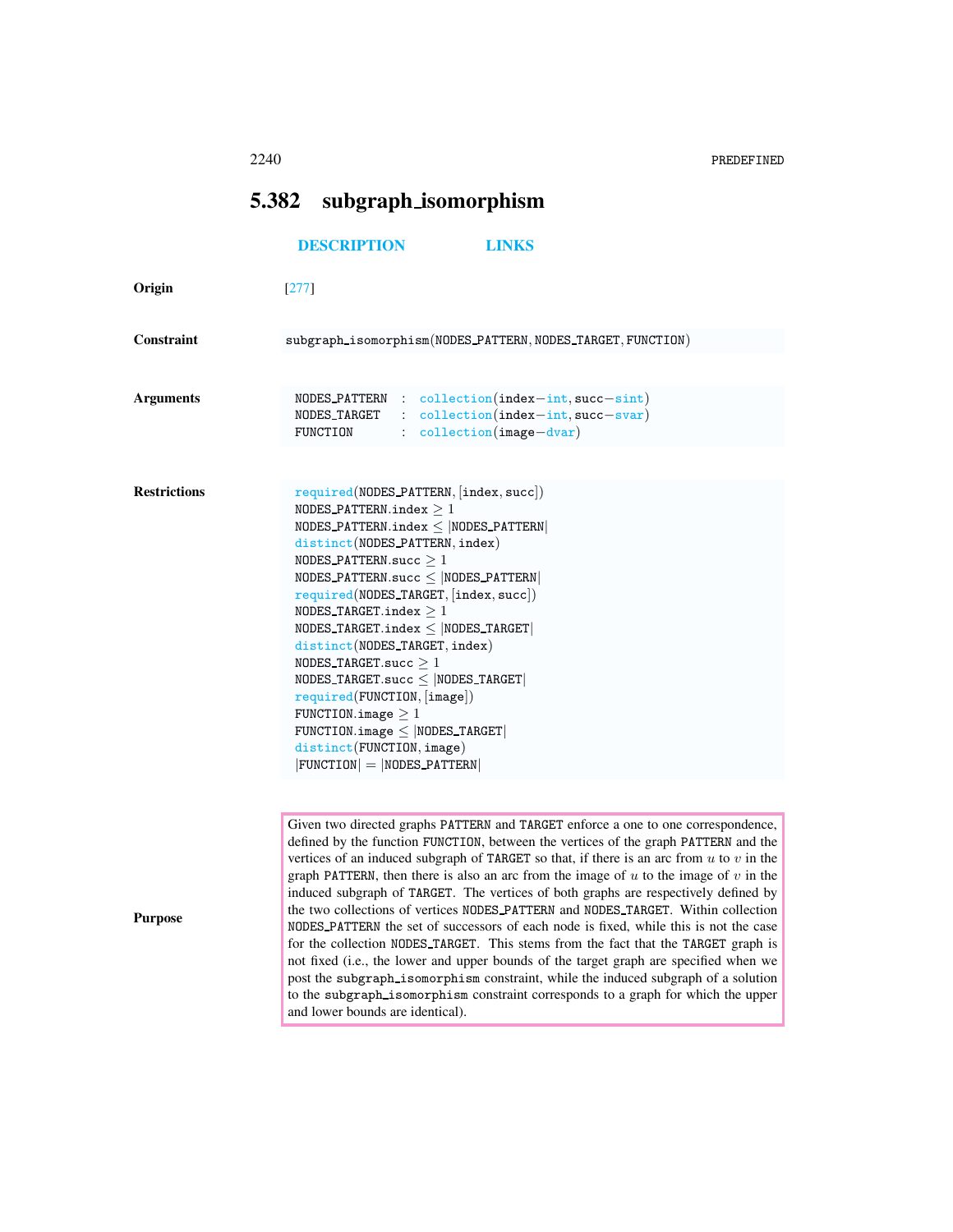<sup>20090821</sup> 2241

 $\sqrt{ }$ 

index - 1 succ - {2, 4},<br>  $\begin{array}{ccc} \text{index} - 2 & \text{succ} - \{1, 3, 4\} \end{array}$  $index - 2 succ - {1, 3, 4},$  $index - 3$  succ  $- \emptyset$ ,

 $\setminus$ ,  $\setminus$ 

## <span id="page-1-0"></span>Example

| <b>Example</b>    | $100^\circ$ $\mu$ $1, 0, \pi$<br>index - 3 succ - $\emptyset$ ,<br>index - 4 succ - $\emptyset$<br>index - 1 succ - $\emptyset$ ,<br>index - 2 succ - {3, 4, 5},<br>index - 3 succ - $\emptyset$ ,<br>index - 4 succ - {2, 5},<br>index - 5 succ - $\emptyset$<br>$\langle 4, 2, 3, 5 \rangle$<br>Figure $5.743$ gives the pattern (see Part (A)) and target graph (see Part (B)) of the<br><b>Example</b> slot as well as the one to one correspondence (see Part $(C)$ ) between the pattern |
|-------------------|------------------------------------------------------------------------------------------------------------------------------------------------------------------------------------------------------------------------------------------------------------------------------------------------------------------------------------------------------------------------------------------------------------------------------------------------------------------------------------------------|
|                   | graph and the induced subgraph of the target graph. The subgraph_isomorphism<br>constraint since:                                                                                                                                                                                                                                                                                                                                                                                              |
|                   | • To the arc from vertex 1 to vertex 4 in the pattern graph corresponds the arc from<br>vertex 4 to 5 in the induced subgraph of the target graph.                                                                                                                                                                                                                                                                                                                                             |
|                   | • To the arc from vertex 1 to vertex 2 in the pattern graph corresponds the arc from<br>vertex 4 to 2 in the induced subgraph of the target graph.                                                                                                                                                                                                                                                                                                                                             |
|                   | • To the arc from vertex 2 to vertex 1 in the pattern graph corresponds the arc from<br>vertex 2 to 4 in the induced subgraph of the target graph.                                                                                                                                                                                                                                                                                                                                             |
|                   | • To the arc from vertex 2 to vertex 4 in the pattern graph corresponds the arc from<br>vertex 2 to 5 in the induced subgraph of the target graph.                                                                                                                                                                                                                                                                                                                                             |
|                   | • To the arc from vertex 2 to vertex 3 in the pattern graph corresponds the arc from<br>vertex 2 to 3 in the induced subgraph of the target graph.                                                                                                                                                                                                                                                                                                                                             |
| <b>Typical</b>    | $ NODES_PATTERN  > 1$<br>$ NODES_T  > 1$                                                                                                                                                                                                                                                                                                                                                                                                                                                       |
| <b>Symmetries</b> | • Items of NODES PATTERN are permutable.                                                                                                                                                                                                                                                                                                                                                                                                                                                       |
|                   | • Items of NODES TARGET are permutable.                                                                                                                                                                                                                                                                                                                                                                                                                                                        |
| <b>Usage</b>      | Within the context of constraint programming the constraint was used for finding symme-<br>tries $[325, 327, 326]$ .                                                                                                                                                                                                                                                                                                                                                                           |
| <b>Algorithm</b>  | [412, 341, 254, 445].                                                                                                                                                                                                                                                                                                                                                                                                                                                                          |
| See also          | related: graph_isomorphism.                                                                                                                                                                                                                                                                                                                                                                                                                                                                    |
| <b>Keywords</b>   | constraint arguments: constraint involving set variables.                                                                                                                                                                                                                                                                                                                                                                                                                                      |
|                   | <b>constraint type:</b> predefined constraint, graph constraint.                                                                                                                                                                                                                                                                                                                                                                                                                               |
|                   | symmetry: symmetry.                                                                                                                                                                                                                                                                                                                                                                                                                                                                            |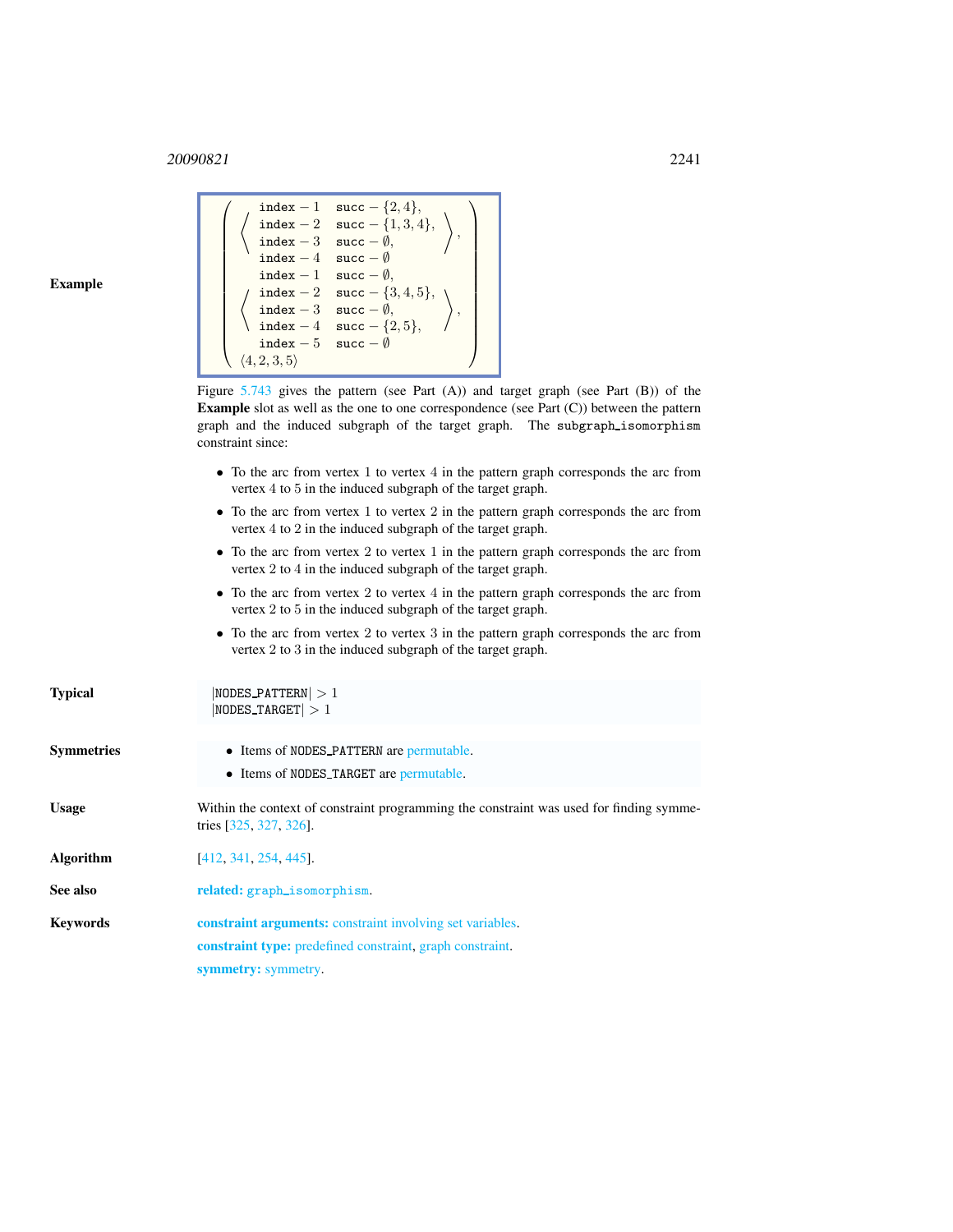

<span id="page-2-0"></span>Figure 5.743: Illustration of the Example slot: (A) The pattern graph, (B) a possible initial target graph – plain arcs must belong to the induced subgraph, while dotted arcs may or may not belong to the induced subgraph – and (C) the correspondence, denoted by thick dashed arcs, between the vertices of the pattern graph and the vertices of the induced subgraph of the target graph. Within a set variable a bold value (respectively a plain value) represents a value that for sure belong (respectively that may belong) to the set.